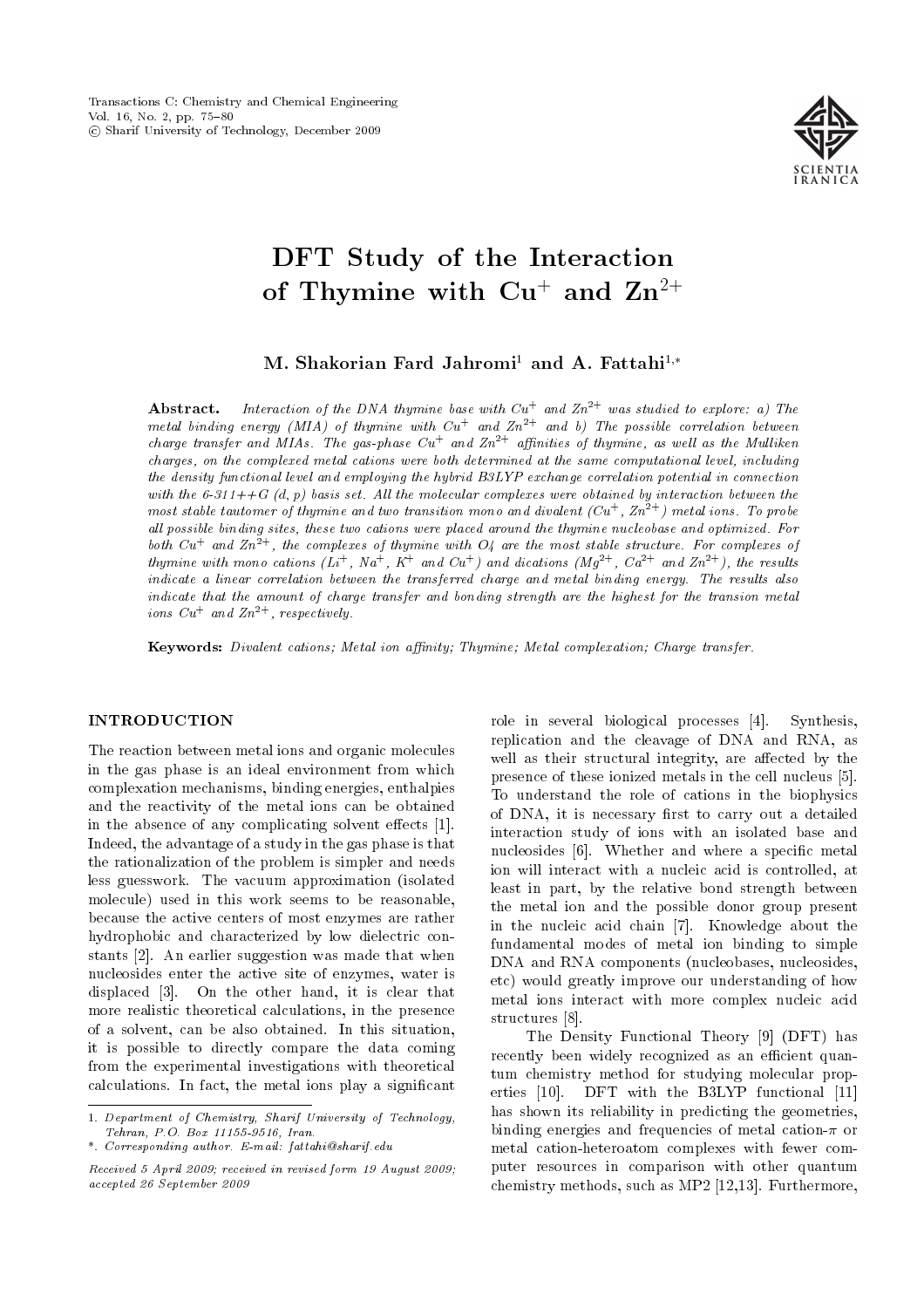the published calculation results demonstrated that the basis set,  $6-311++G(d, p)$ , is large enough to generally reduce the Basis Set Superposition Error (BSSE) to  $\sim$  1 kcal/mol [14]. Russo and his co-workers performed B3LYP/6-311+G  $(2df, 2p)$  calculations on the interactions of alkali cations  $(Li^+, Na^+$  and  $K^+)$  with adenine, cytosine, guanine, thymine and uracil [15,16]. They calculated the binding affinity between  $M^+$  and all possible tautomers of these nucleic bases. Interestingly, their results are in good agreement with most of the experimental results. Weiliang Zhu and their co-workers performed B3LYP/6-311++G  $(d, p)$  calculations on the interactions of alkaline and alkaline earth cations with adenine, cytosine, guanine, thymine and uracil.

The aim of the present study is to explore the complexation of thymine with  $Cu<sup>+</sup>$  and  $Zn<sup>2+</sup>$ , since these two cations are biologically important and may compete with other cations for complexation with thymine nucleobase. We have studied the coordination modes for  $Cu$ <sup>+</sup> and  $Zn$ <sup>2+</sup> and compared them with those of  $Li^+$ ,  $Na^+$ ,  $K^+$ ,  $Mg^{2+}$  and  $Ca^{2+}$ . Furthermore, employing  $B3LYP/6-311++G(d, p)$ , the possible linear correlation between metal binding energy and charge transfer was explored for mono cations  $(Li^+, Na^+, K^+)$ and  $Cu<sup>+</sup>$  and dications  $(Mg<sup>2+</sup>, Ca<sup>2+</sup>$  and  $Zn<sup>2+</sup>)$ .

## COMPUTATIONAL METHOD

First, using Spartan 06 software [17], we determined the most stable tautomer in thymine  $(T_1)$  (Figure 1) and placed the metal ions  $(Cu^+, Li^+, Na^+, K^+,$  $Mg^{2+}$ ,  $Ca^{2+}$  and  $Zn^{2+}$ ) at different sites around it. Then, the conformational search was performed with the MMFF method using Spartan 06 software, and the structures were arranged in the range of 0-10 kcal/mol according to their total energies. Finally, we applied the B3LYP method and the 6-311++G  $(d, p)$ basis set to optimize these structures. Optimization and frequency calculations of thymine complexes were performed using  $B3LYP/6-311++G$   $(d, p)$  in the gas phase [18]. The values of Mulliken Charges on the atoms in the complexes were calculated with the same basis set. Metal Ion Affinity (MIA) was assumed to be the negative of the enthalpy variation  $(\Delta H)$ ,

namely the dissociation energy of the  $B - M^{n+}$  bond for the process  $B + M^{n+} \rightarrow B - M^{n+}$  where B represents thymine and  $M^{n+}$  is the particular metal ion [19].

## RESULTS AND DISCUSSIONS

#### Thymine Complexes

At the first step of the work, we determined the thymine tautomers using Spartan 06 software. The three most stable thymine tautomers are shown in Figure 1. It has been shown that the evaluation of energetic barriers for the tautomerization of thymine is large, and the free thymine tautomers,  $T_2$  and  $T_3$ , are separated by 12.6 kcal/mol and 18.3 kcal/mol from  $T_1$ taken from [20].

Consequently,  $T_1$  is substantially prevalent, irrespective of conditions [21]. The most stable complexes of thymine tautomer  $(T_1)$  with  $M^{n+}$  (Li<sup>+</sup>, Na<sup>+</sup>, K<sup>+</sup>;  $Mg^{2+}$ ,  $Ca^{2+}$ ;  $Zn^{2+}$ ,  $Cu^{+}$ ) were determined by Spartan 06 software. The full geometry optimization of the complexes formed by alkaline and alkaline earth cations, as well as two transition mono and divalent metal ions ( $\text{Zn}^{2+}$  and  $\text{Cu}^{+}$ ) with  $T_1$ , indicate that there are two types of coordination mode for these cations. In these coordination modes, cations interact with oxygen atom O2 ( $T_1$  (II)  $-M^{n+}$ ) and oxygen atom O4  $(T_1(I) - M^{n+})$ . The most stable complexes are formed in the location of the O4 atom  $(T_1(I) - M^{n+})$ . The values of absolute energy for the most stable complexes and the amounts of thymine metal ion affinity are given in Table 1.

#### Alkaline Metal Ions and Cu<sup>+</sup>

Figure 2 shows the most stable complexes for these cations. Our calculated atomic charges by B3LYP 6-  $311++G$   $(d, p)$  show that the two oxygen atoms in thymine are almost charged equally (see Table 2), while the hydrogen atom in the methyl group is less positively charged than the hydrogen atoms attached to nitrogen atoms. The values of charge for H1, H3 and H5 (in the methyl group) are 0.343e, 0.368e and 0.179e. Thus, the repulsion between  $M^{n+}$  and the hydrogen atom



Figure 1. Low-lying tautomeric forms for thymine nucleobase.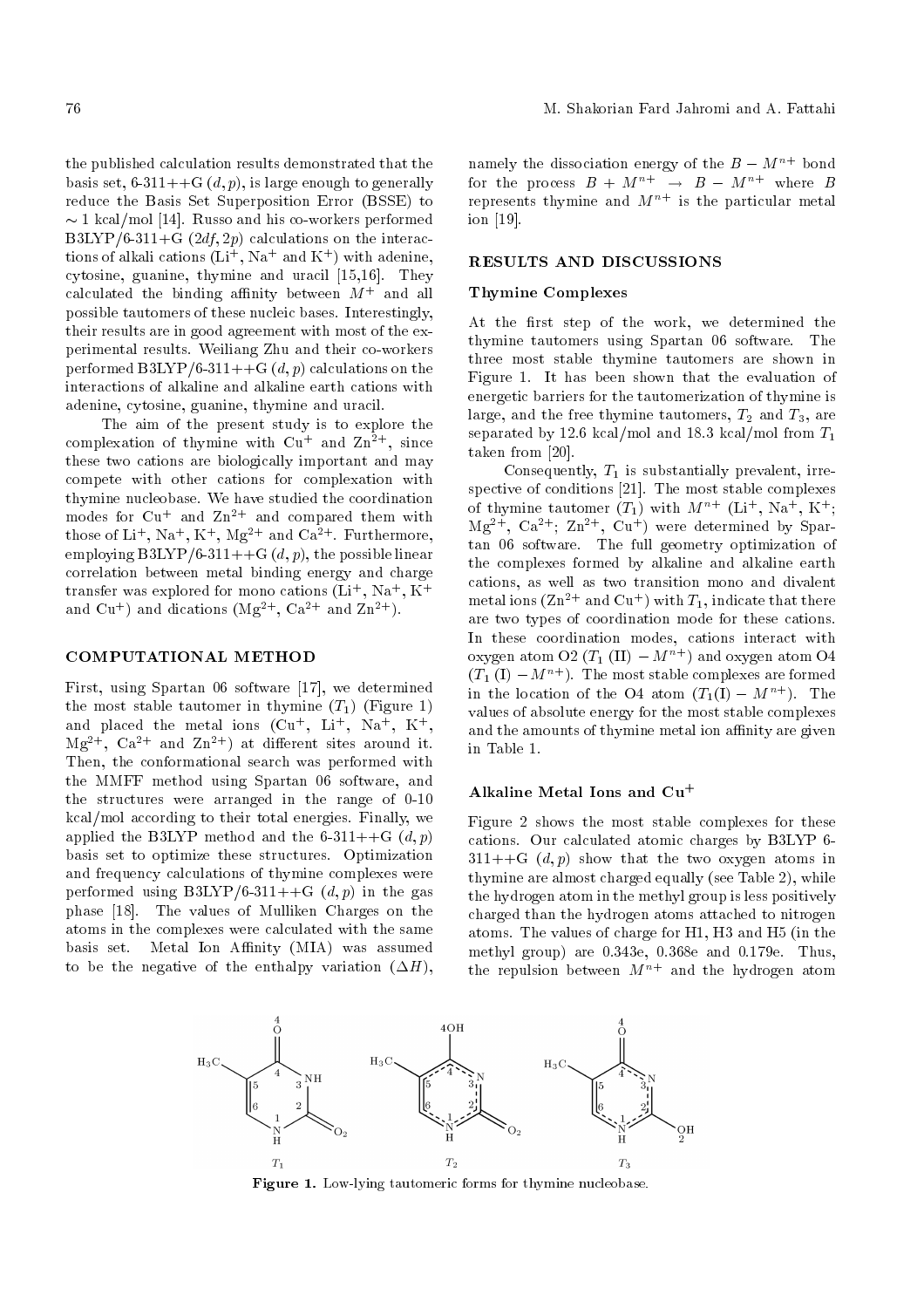| $M^{n+}$      | <b>Structures</b>              | E              | $E_0+\mathrm{TC}$ | MIA   |
|---------------|--------------------------------|----------------|-------------------|-------|
| $Li+$         | $Li^{+}$ - $T_1$ (I)           | $-461.6450002$ | $-461.518787$     | 51.8  |
| $Na+$         | $\mathrm{Na}^+\text{-}T_1$ (I) | $-616.4222082$ | $-616.2912016$    | 33.6  |
| $K^+$         | $K^+$ - $T_1$ (I)              | $-1054.080335$ | $-1053.954911$    | 26.7  |
| $\rm Mg^{+2}$ | $Mg^{2+}T_1(I)$                | $-653.7388308$ | $-653.613384$     | 138.7 |
| $Ca^{2+}$     | $Ca^{2+}T_1(I)$                | $-1131.35214$  | $-1131.22655$     | 105.7 |
| $Zn^{2+}$     | $\rm Zn^{2+}$ $\rm T_1$ (I)    | -2232.895385   | $-2232.771127$    | 180.8 |
| $Cu+$         | $Cu+-T1(I)$                    | $-2094.544931$ | $-2094.415595$    | 54.8  |

Table 1. Absolute energies ( $E$  in au), energies for the most stable complexes at 298.5 K and metal ion affinity (MIA in kcal/mol) for thymine at 298.5 K by B3LYP/6-311++G  $(d, p)$ .



Figure 2. The most stable complexes of thymine with  $Li^+$ ,  $Na^+$ ,  $K^+$ ;  $Mg^{2+}$ ,  $Ca^{2+}$ ;  $Zn^{2+}$  and  $Cu^+$  cations by B3LYP/6-311++G  $(d, p)$  level. Distances are in angstrom.

in the methyl group should be weaker than that of the hydrogen atom attached to nitrogen. This might be the reason for the binding in  $T_1$  (I)  $-M^{n+}$  being stronger than that in  $T_1$  (II)  $-M^{n+}$ . In the most stable complexes for these cations, the retained charge on the complexed metal cations are 0.731e, 0.950e, 0.977e and 0.659e for Li<sup>+</sup>, Na<sup>+</sup>, K<sup>+</sup> and Cu<sup>+</sup>, respectively (see Table 2). In all these complexes, the measured bond strength is in this order:  $Cu^+ > Li^+ > Na^+ > K^+$ . This order is easily understood on the basis of charge transfer values. These values can be measured based upon the retained charge density on the complexed

metal cations (Table 2). The lower the retained charge density is on the complexed metal ion, the more charge transfer is expected. Table 2 shows that the least retained charge density on the complexed metal cations belongs to the  $Cu<sup>+</sup>$  cation. Therefore, the thymine MIA value for  $Cu<sup>+</sup>$  is the highest value in comparison with alkaline cations. There are some variations in bond lengths in the most stable complexes. For example, due to charge transfer from O4 to  $M^+$  (Li<sup>+</sup>, Na<sup>+</sup>,  $K^+$  and  $Cu^+$ ),  $C=O4$  bond length increases, whereas the N3-C4 bond length decreases due to resonance N3 with  $C=O4$  (Table 3).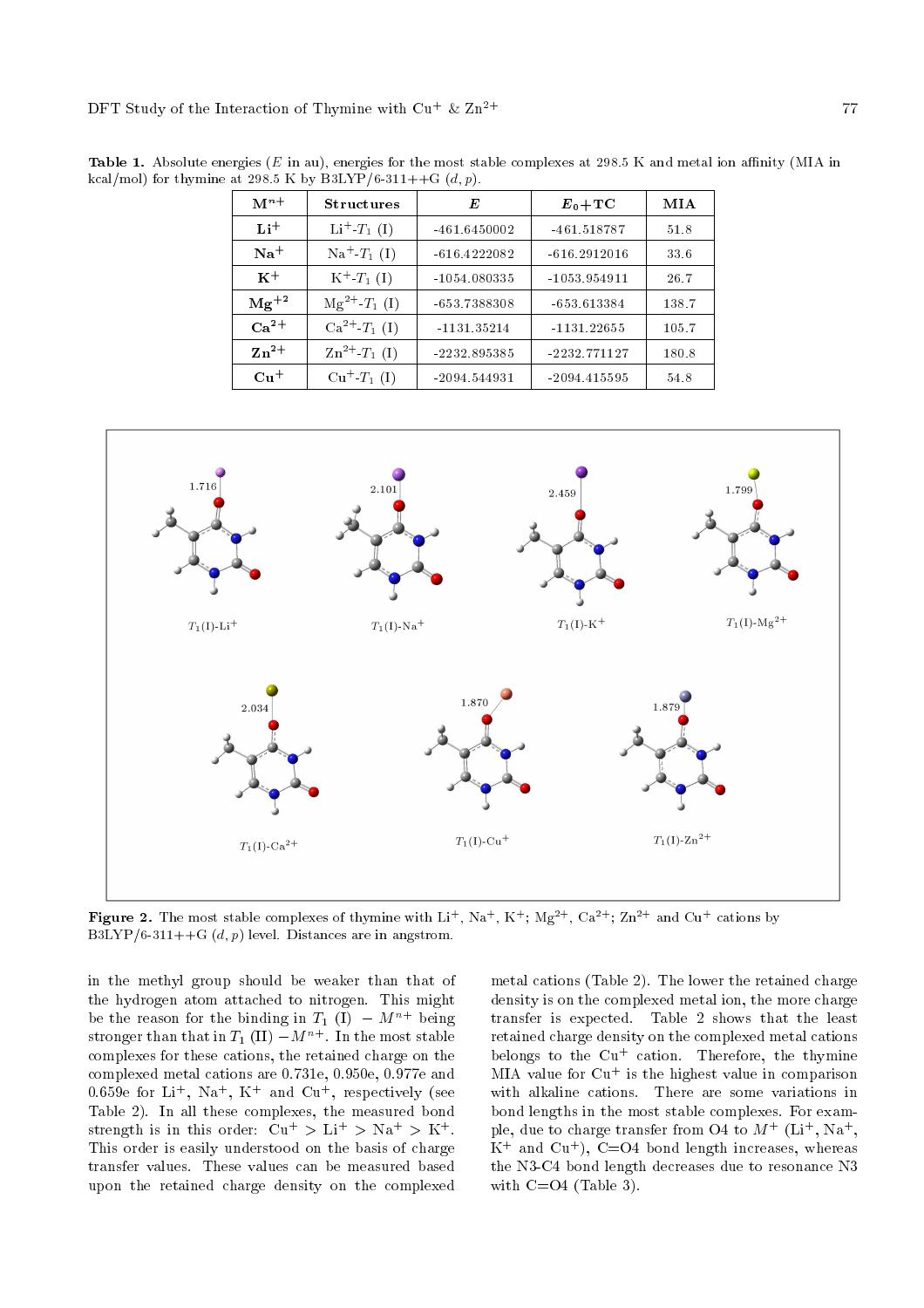| $M^+$ - $T_1$              | $Q_{N1}$ | $Q_{N3}$ | $Q_{O2}$ | $Q_{O4}$ | $\boldsymbol{Q}_\mathrm{M\,et\,al}$ | $\boldsymbol{\mu}$ |
|----------------------------|----------|----------|----------|----------|-------------------------------------|--------------------|
| $Li^{+}T_{1}$ (I)          | $-0.356$ | $-0.435$ | $-0.256$ | $-0.364$ | 0.731                               | 10.41              |
| $Na^+ - T_1$ (I)           | $-0.363$ | $-0.446$ | $-0.270$ | $-0.496$ | 0.950                               | 14.57              |
| $K^+$ - $T_1$ (I)          | $-0.364$ | $-0.424$ | $-0.277$ | $-0.514$ | 0.977                               | 11.01              |
| $Mg^{2+}T_1(I)$            | $-0.319$ | $-0.444$ | $-0.165$ | $-0.108$ | 1.390                               | 18.87              |
| $Ca^{2+}T_1(I)$            | $-0.332$ | $-0.429$ | $-0.190$ | $-0.565$ | 1.675                               | 17.91              |
| $\rm Zn^{2++}$ - $T_1$ (I) | $-0.280$ | $-0.414$ | $-0.125$ | $-0.171$ | 1.045                               | 5.26               |
| $Cu^+ - T_1(I)$            | $-0.371$ | $-0.466$ | $-0.253$ | $-0.132$ | 0.659                               | 3.77               |
| $T_1$                      |          |          | $-0.345$ | $-0.317$ |                                     |                    |

**Table 2.** The calculated Mulliken charges  $(Q/e)$  for the complexed metal cations and hetroatoms, Dipole moments (Debye) for the most stable thymine complexes by  $B3LYP/6-311++G$   $(d, p)$ .

**Table 3.** Selected geometrical parameters for the optimized cation-O4 complexes (bond lengths in A $^\circ$  and bond angles in degree).

| Parameter                                  | Base  | $\mathbf{Li}^{+}$ - $T_1$ (I) | $\text{Na}^+ - T_1$ (I) $\text{K}^+ - T_1$ (I) |       | $\left  {\rm Mg}^{2+}{\rm ~T_1}~{\rm (I)} \right\rangle$ | $Ca^{2+}T_1(I)$ | $  \text{Zn}^{2+}$ - $T_1$ (I) $  \text{Cu}^{+}$ - $T_1$ (I) |       |
|--------------------------------------------|-------|-------------------------------|------------------------------------------------|-------|----------------------------------------------------------|-----------------|--------------------------------------------------------------|-------|
| $N_1$ $C_2$                                | 1.390 | 1.390                         | 1.391                                          | 1.382 | 1.421                                                    | 1.423           | 1.424                                                        | 1.384 |
| $C_2-N_3$                                  | 1.386 | 1.456                         | 1.426                                          | 1.394 | 1.415                                                    | 1.413           | 1.412                                                        | 1.412 |
| $N_3$ $C_4$                                | 1.407 | 1.3714                        | 1.371                                          | 1.382 | 1.347                                                    | 1.354           | 1.356                                                        | 1.368 |
| $C_5$ - $C_6$                              | 1.352 | 1.445                         | 1.362                                          | 1.355 | 1.380                                                    | 1.387           | 1.456                                                        | 1.367 |
| $N_1$ C <sub>6</sub>                       | 1.380 | 1.364                         | 1.362                                          | 1.367 | 1.3458                                                   | 1.348           | 1.329                                                        | 1.368 |
| $C_2$ - $O_2$                              | 1.218 | 1.220                         | 1.274                                          | 1.255 | 1.194                                                    | 1.194           | 1.180                                                        | 1.212 |
| $C_4$ - $O_4$                              | 1.222 | 1.257                         | 1.255                                          | 1.244 | 1.387                                                    | 1.354           | 1.296                                                        | 1.264 |
| $C_4$ - $C_5$                              | 1.463 | 1.437                         | 1.444                                          | 1.448 | 1.409                                                    | 1.412           | 1.422                                                        | 1.435 |
| $N_1$ -C <sub>2</sub> -N <sub>3</sub>      | 112.5 | 111.7                         | 111.9                                          | 112   | 111.1                                                    | 111.1           | 111.5                                                        | 111.7 |
| $C_2$ -N <sub>3</sub> -C <sub>4</sub>      | 128.2 | 127.2                         | 127.5                                          | 127.7 | 125.9                                                    | 126.2           | 125.8                                                        | 126.9 |
| $C_4$ -C <sub>5</sub> -C(CH <sub>3</sub> ) | 117.7 | 120.1                         | 119.8                                          | 119.6 | 121.8                                                    | 121.8           | 122                                                          | 120   |
| $N_3$ - $C_4$ - $C_5$                      | 114.5 | 117.2                         | 116.4                                          | 116.1 | 119.9                                                    | 119.4           | 119.6                                                        | 117.6 |
| $N_1$ $C_2$ $O_2$                          | 123.2 | 124.7                         | 124.6                                          | 124.4 | 125.4                                                    | 125.5           | 123.5                                                        | 125.2 |

# Alkaline Earth Metal Ions and  $\rm Zn^{2+}$

The most stable coordination modes for alkaline earth cations  $(Mg^{2+}$  and  $Ca^{2+})$  and  $Zn^{2+}$  are shown in Figure 2. The  $Zn^{2+}$  ion, the same alkaline earth cation, forms the most complex in location of oxygen atom (O4). The retained charges on the complexed metal cations are 1.390e, 1.675e and 1.045e for  $Mg^{2+}$ ,  $Ca^{2+}$ ,  $Zn^{2+}$ , respectively. In all these complexes, the measured bond strength is in this order:  $\text{Zn}^{2+} > \text{Mg}^{2+}$  $> Ca<sup>2+</sup>$ . This order is easily understood on the basis of charge transfer values. These values can be obtained by means of measuring the retained charge density on the complexed metal cations. The lower the retained charge density is, the more charge transfer is expected. Results show that the least retained charge density on the complexed metal cation belongs to the  $\text{Zn}^{2+}$ 

cation. Therefore, the thymine MIA value for  $\text{Zn}^{2+}$ is the highest value in comparison with alkaline earth cations. There are some variations in bond length in these complexes as the same complexes of alkaline and  $Cu<sup>+</sup>$  cations (Table 3). For example, due to the charge transfer from O4 to  $M^{2+}$  (Mg<sup>2+</sup>, Ca<sup>2+</sup> and  $Zn^{2+}$ ), the bond length in the carbonyl group (C=O4) increases, whereas the N3-C4 bond length decreases due to resonance N3 with C=O4. On the other hand, N1-C6 and C4-C5 bond lengths decrease, and the C5- C6 bond length increases due to resonance N1 with the double bond (C6-C5). The changes of N1-C6, C4-C5 and C5-C6 bond lengths are also seen in complexes of alkaline and Cu<sup>+</sup> cations. In a comparison of  $Zn^{2+}$  and  $Cu<sup>+</sup>$  cations, the amount of thymine metal ion affinity for  $Zn^{2+}$  ion is higher than the thymine metal ion affinity for  $Cu^+$  because of the greater charge of  $Zn^{2+}$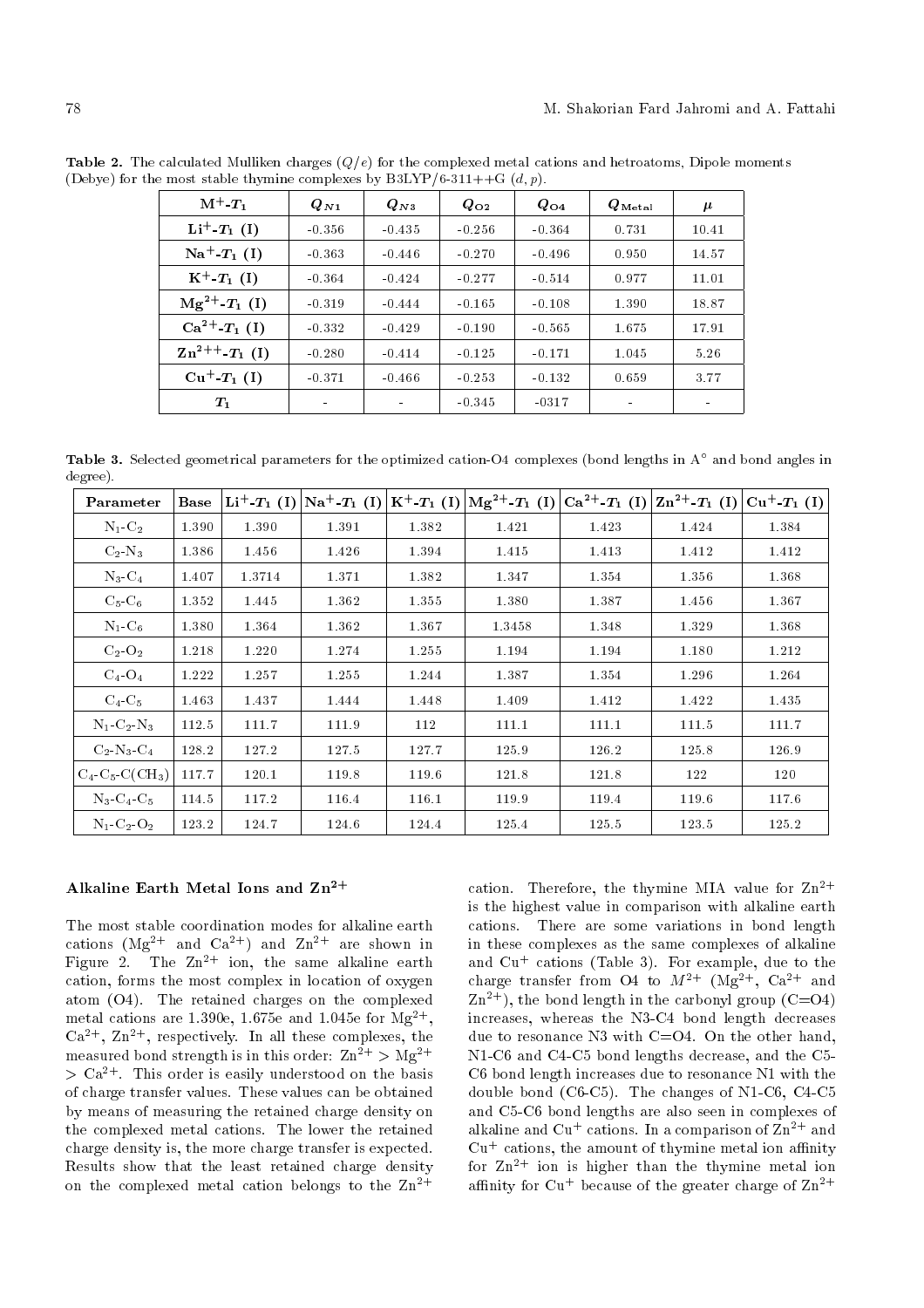rather than  $Cu<sup>+</sup>$ . Then, the  $Zn<sup>2+</sup>$  ion can compete with the  $Cu<sup>+</sup>$  ion in complexation with thymine.

## Correlation Between Charge Transfer and Binding Strength

Each complex formed by a cation with a nucleobase was divided into two parts: cation and nucleobase. The Mulliken charges located on these two parts have been calculated by B3LYP 6-311++G  $(d, p)$  on the most stable complexes. The data suggest that a charge transfer takes place during the complexation reaction and also demonstrate that the higher charge transfer leads to stronger metal binding. On average, the transferred positive charge from the metal cation to the nucleobase (i.e.  $Q'$ ) is in the order of  $Q'(\rm Zn^{2+})>$  $Q'(\rm Mg^{2+})$  >  $Q'(\rm Ca^{2+})$  for dications, and  $Q'(\rm Cu^+)$  >  $Q'(\text{Li}^+) > Q'(\text{Na}^+) > Q'(\text{K}^+)$  for mono cations.

However,  $Cu^+$  and  $Zn^{2+}$  cations have the highest charge transfer and metal ion affinity through the mono and dications. Based on our computed results, the calculated LUMO energy (employing B3LYP 6- 311++G  $(d, p)$  for the  $\text{Zn}^{2+}$  (-0.801a.u) is lower than that of  $Cu^+(0.398 \text{ a.u}).$  Therefore, the electrons should be easier to transfer from thymine to  $\text{Zn}^{2+}$  with respect to  $Cu<sup>+</sup>$ . More interestingly, our results indicate (as seen in Figures 3) that the linear correlation between the MIA values and the retained charge on cations is still observed when we add the data points of  $Cu^+$  [i.e.  $Cu^+$  affinity and  $Q'(Cu^+)$ , and  $Zn^{2+}$ affinity and  $Q'(\mathrm{Zn^{2+}})$ ] to the corresponding lines for mono cations and dications (see Figures 3a and 3b, respectively). This linear correlation strongly suggests that the higher charge transfer between the metal and the ligand (thymine) leads to the stronger metal binding energy.



Figure 3a. The relation between metal ion affinity (MIA in kcal/mol) and the retained charge on the complexed metal cation  $(Q/e)$  for  $T_1$  (I)-M<sup>+</sup> complexes. R-squared value is 0.9724.



Figure 3b. The relation between metal ion affinity (MIA in kcal/mol) and the retained charge on the complexed metal cation  $(Q/e)$  for  $T_1$  (I)- $M^{2+}$  complexes. R-squared value is 0.9998.

## **CONCLUSION**

Based on B3LYP/6-311++G  $(d, p)$  calculations, the coordination modes for the interaction of two transition mono and divalent  $(Cu^+, Zn^{2+})$  metal ions with thymine are similar to the coordination modes for alkaline and alkaline earth metal cations. Results demonstrate that the amount of charge transfer between the metal cation and thymine is the dominant factor affecting the metal binding strength between the metal cation and thymine. The amounts of MIA for mono and divalent cations are in the order:  $\text{Zn}^{2+}$  >  $Mg^{2+} > Ca^{2+}$  and  $Cu^{+} > Li^{+} > Na^{+} > K^{+}$ . These results indicate that  $\mathbb{Z}n^{2+}$  and  $\mathbb{C}u^{+}$  can effectively compete with alkaline and alkaline earth cations for complexation with thymine. Furthermore, our results show the linear correlation between MIA values and the retained charge on mono cations  $(Cu^+, Li^+, Na^+$ and K<sup>+</sup>) and dications  $(Zn^{2+}, Mg^{2+}$  and  $Ca^{2+}$ ).

## ACKNOWLEDGMENT

The support from Sharif University of Technology is gratefully acknowledged.

# REFERENCES

- 1. Marino, T. et al. "Structural and electronic characterization of the complexes obtained by the interaction between bare and hydrated first-row transition-metal ions  $(Mn^{2+}, Fe^{2+}, Co^{2+}, Ni^{2+}, Cu^{2+}, Zn^{2+})$  and glycine", J. Phy. Chem. B., 110, pp. 24666-24673  $(2006).$
- 2. Tehrani, Z.A. et al. \DFT study of the interaction of cytidine and 2'-Deoxycytidine with  $\mathrm{Li}^+,$  K<sup>+</sup>: Effects of metal cationization on sugar puckering and stability of the N-Glycosidic bond", Carbohydrate Research, 344, pp. 771-778 (2009).